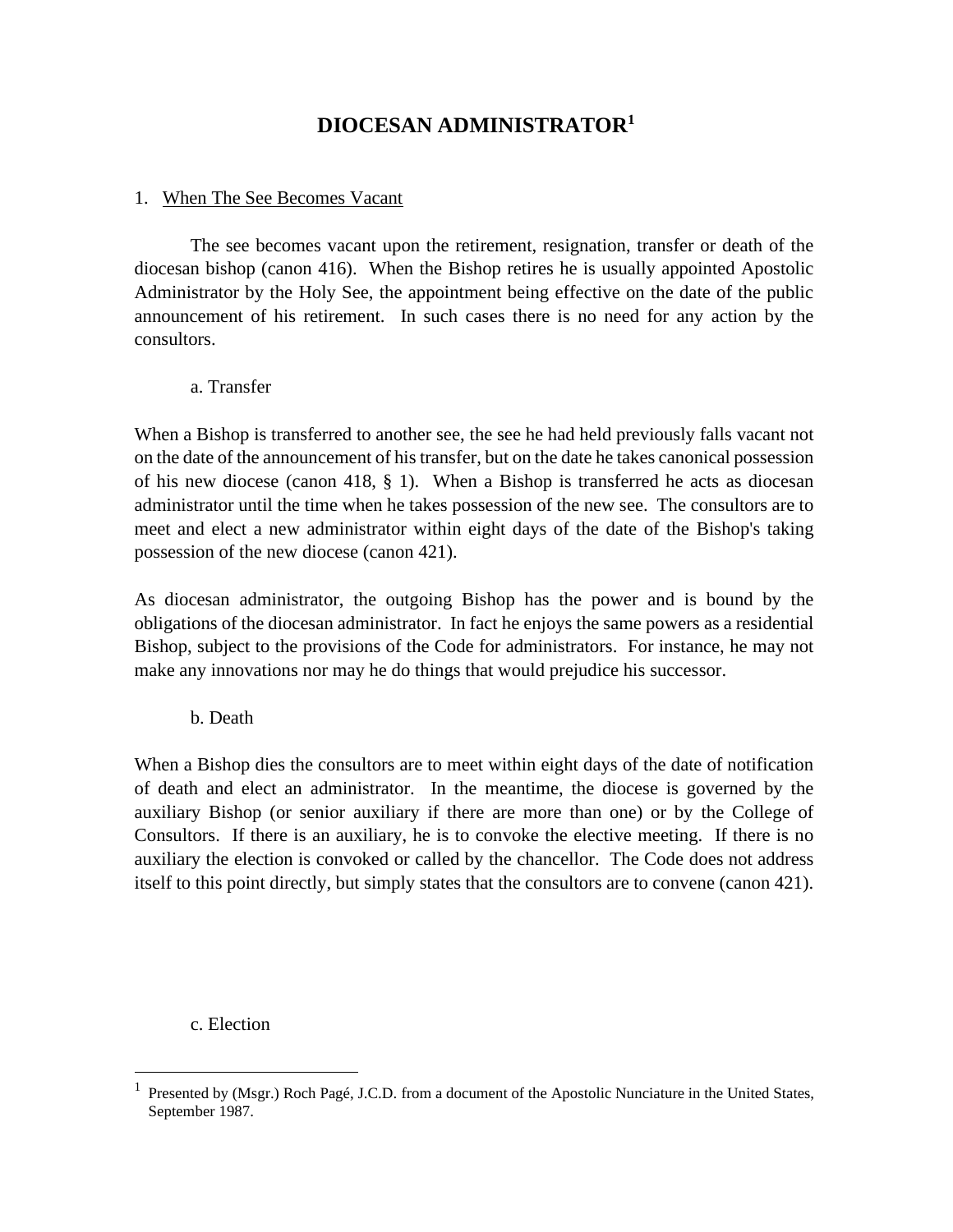The election is to proceed according the norms of canons 165-178. Eligible for election is any priest, religious or secular, who is at least 35 years of age etc. (canon 425). The one elected **need not be a** member of the college of consultors. The Holy See is to be informed of the election of the administrator immediately. A document, called the *acta* is to be drawn up attesting to the election and signed by the consultors. This document is sent to the Apostolic Nunciature for transmission to the Holy See.

d. Offices and bodies.

When the see falls vacant by any reason, the Vicar general and episcopal vicars cease to exist. The presbyteral senate is dissolved and the synod, if one has been convoked, is suspended

## 2. The Powers, Duties and Obligations of the Administrator

The administrator, even if he is a priest, has the powers and obligations of a diocesan Bishop except in cases where the law explicitly restricts him or when the nature of the case itself reserved the action to the diocesan Bishop (canon 427, § 1). The power of governance is attached to the office of administrator (canon 131,  $\S$  1). When the Code uses the term "Ordinary" and "diocesan Bishop" these are equated with the administrator, all things being equal (canon 134). Consequently, references to the powers and duties of ordinaries and diocesan Bishops apply to administrators, subject to the restrictions and other provisions of the canons on administrators.

#### 3. Obligations

#### a. *Missa pro populo*

The administrator must celebrate the "*Missa pro populo*" on Sundays and Holy Days of Obligation. According to the common law, he may delegate this obligation to someone else.

#### b. Residence

He must reside in the diocese during his administration.

c. Innovations<sup>2</sup>

<sup>2</sup> The notion of « innovation » is not always easy to determine. The *favorabilia* for the diocese should also be taken into account. For example, if an offer is made to buy a church during the vacancy of the see while some churches were already sold in the diocese this is not an innovation as such. It would be quite different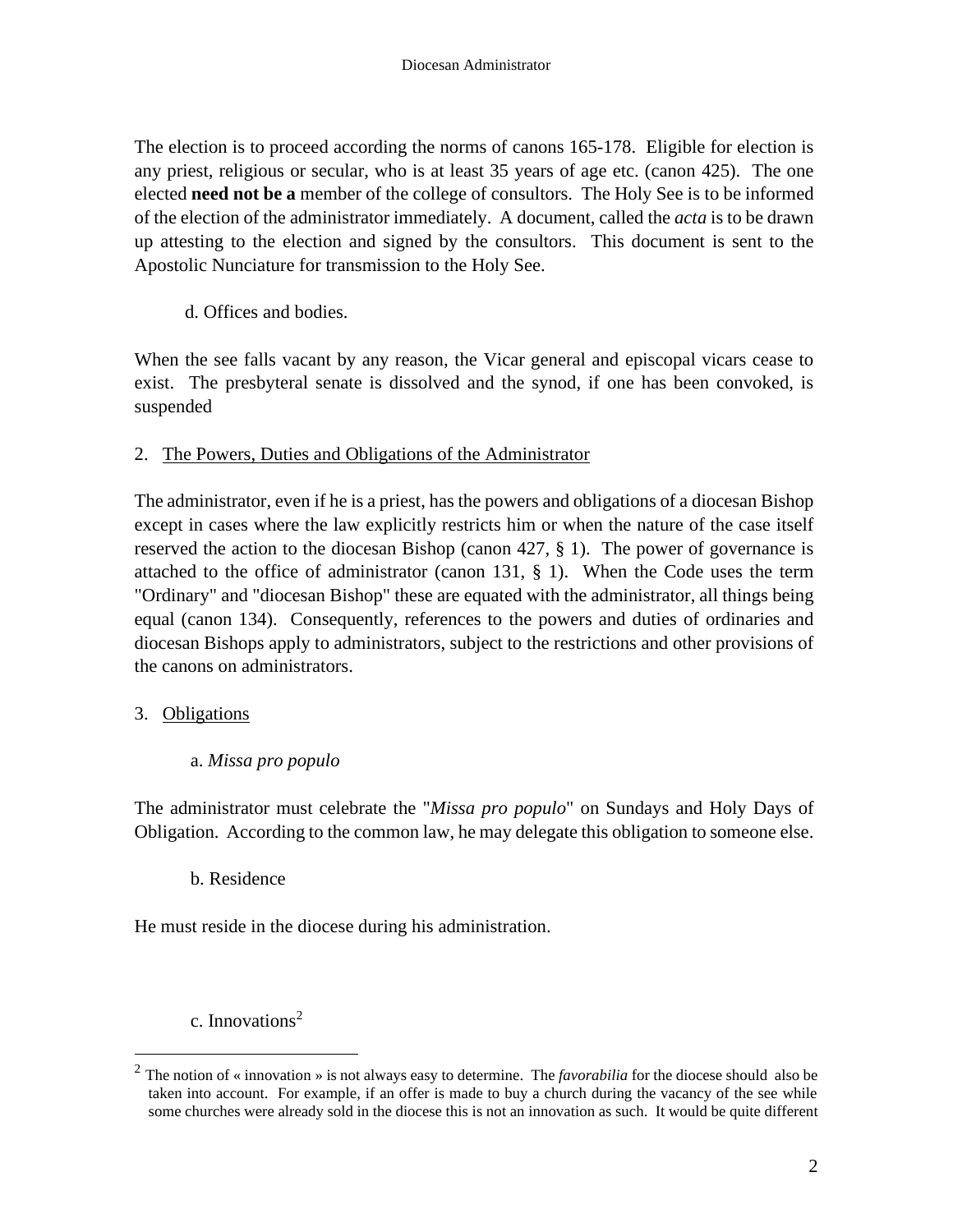He can make no innovations nor do anything that would prejudice the rights of the Bishop.

## 4. What The Administrator May Do

a. Confirmation

The administrator has faculties by law to administer confirmation (canon 883, 1°). Also, he may delegate other priests to administer confirmation (canon 884).

b. Eucharist

He may allow a priest to binate or trinate according to law and need (canon 905, § 2). He may allow a priest to celebrate the Eucharist in a place other than a Church (canon 933).

c. Penance

He may permit general absolution when he adjudges that the required conditions in canon 961, § 1, are present (canon 961). He has power to grant the faculties to hear confessions to priests who are incardinated in the diocese or who are in the diocese temporarily (canon 969, § 1).

d. Orders

The administrator may admit men to the ministries of acolyte or lector or he may delegate someone else to do so. The Apostolic Administrator may grant dimissorial letters for ordination to the diaconate or priesthood without the consent of the consultors. The diocesan administrator may grant dimissorial letters with the consent of the consultors (canon 1018, § 1, 2°).

The Administrator may dispense from irregularities and impediments to orders which are not reserved to the Holy See (canon 1047, § 4). Likewise he may dispense from nonreserved irregularities to exercise orders already received.

The irregularities and impediments to orders which he may dispense are: incapacity due to mental illness; heresy, schism or apostasy if occult; self-mutilation; simulation of an act of orders; holding an administrative office that requires a accounting.

e. Marriage

The Administrator can grant permission for the marriages of special cases listed in canon 1071, § 1.

if it would be the first one. In any case, see 4. g.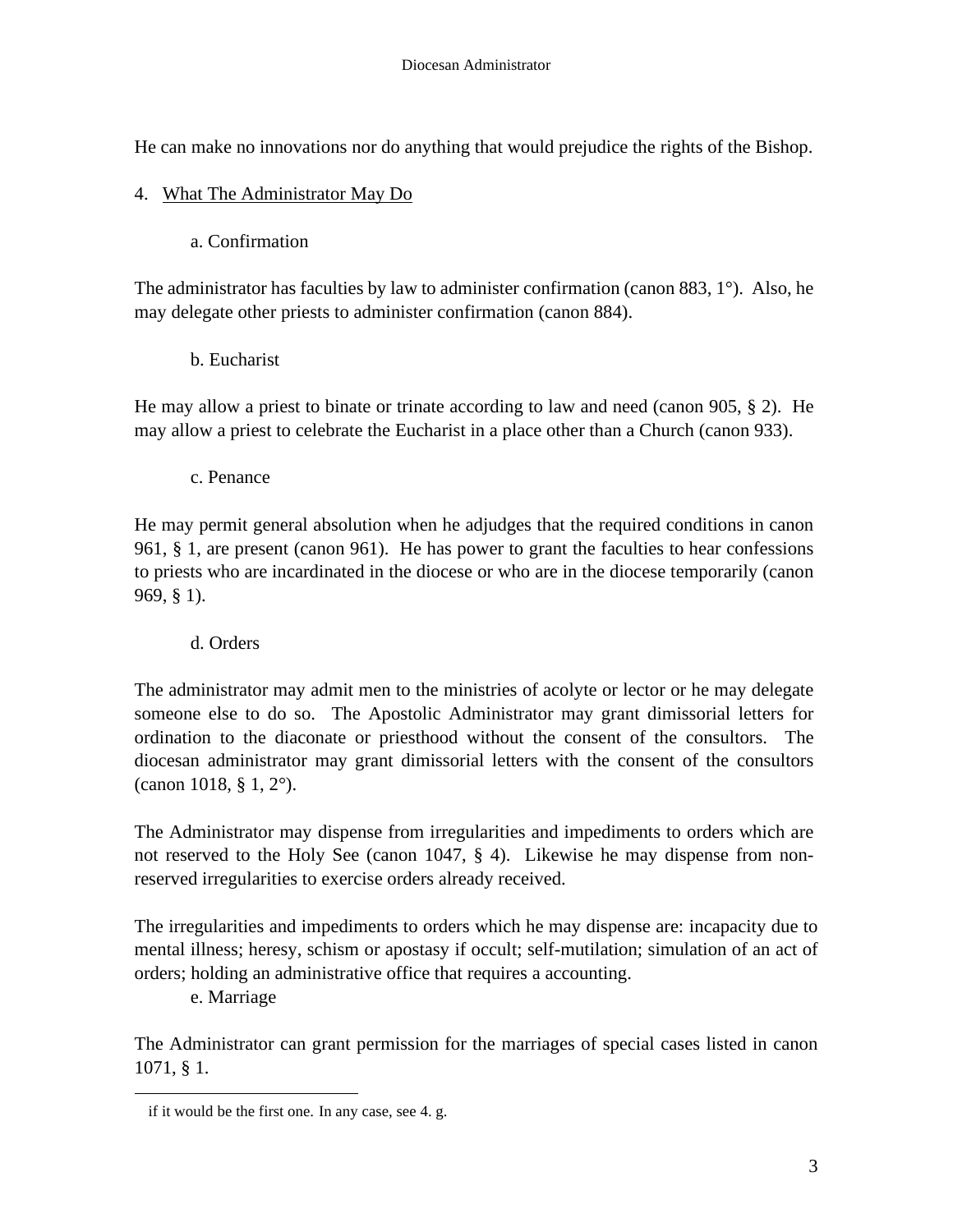He can grant dispensation from the diriment impediments which are not reserved to the Holy See.

He can dispense from all ecclesiastical impediments except those reserved when there is a case of danger of death.

He can dispense from canonical form according to the norm of canon 1127, § 2.

He can grant permission for a mixed marriage (mixed religion) according to the norms of canon 1125.

He can grant permission for marriages by proxy (canon 1071) and for secret marriages (canon 1130).

He can grant a *sanatio in radice* for marriages which are invalid due to defect of form or due to an impediment which is undispensed or has ceased according to canon 1165.

f. Other Acts of Worship

The Administrator may grant permission for the funerals or un-baptized children and baptized non-Catholics (canon 1183) and he may decide in cases of doubt over whether or not funeral rites are to be denied (canon 1184).

He may dispense from private vows (canon 1196).

He may bless sacred places and even church but he may not consecrate altars or churches (canon 1211).

Because the decision results in a permanent situation, the Administrator may not give permission to erect church, chapels or shrine nor may he approve statu**te**s of shrines**.**

g. Temporal Goods

The administrator may administer ecclesiastical goods according to the norms of law. He must follow the norms laid down by the episcopal conference for acts of extraordinary administration.

Depending on the nature of the case and the amount of money involved, an Administrator may grant permission for an economic administrator to go beyond the limits of ordinary administration in individual cases (canon 1281, § 1).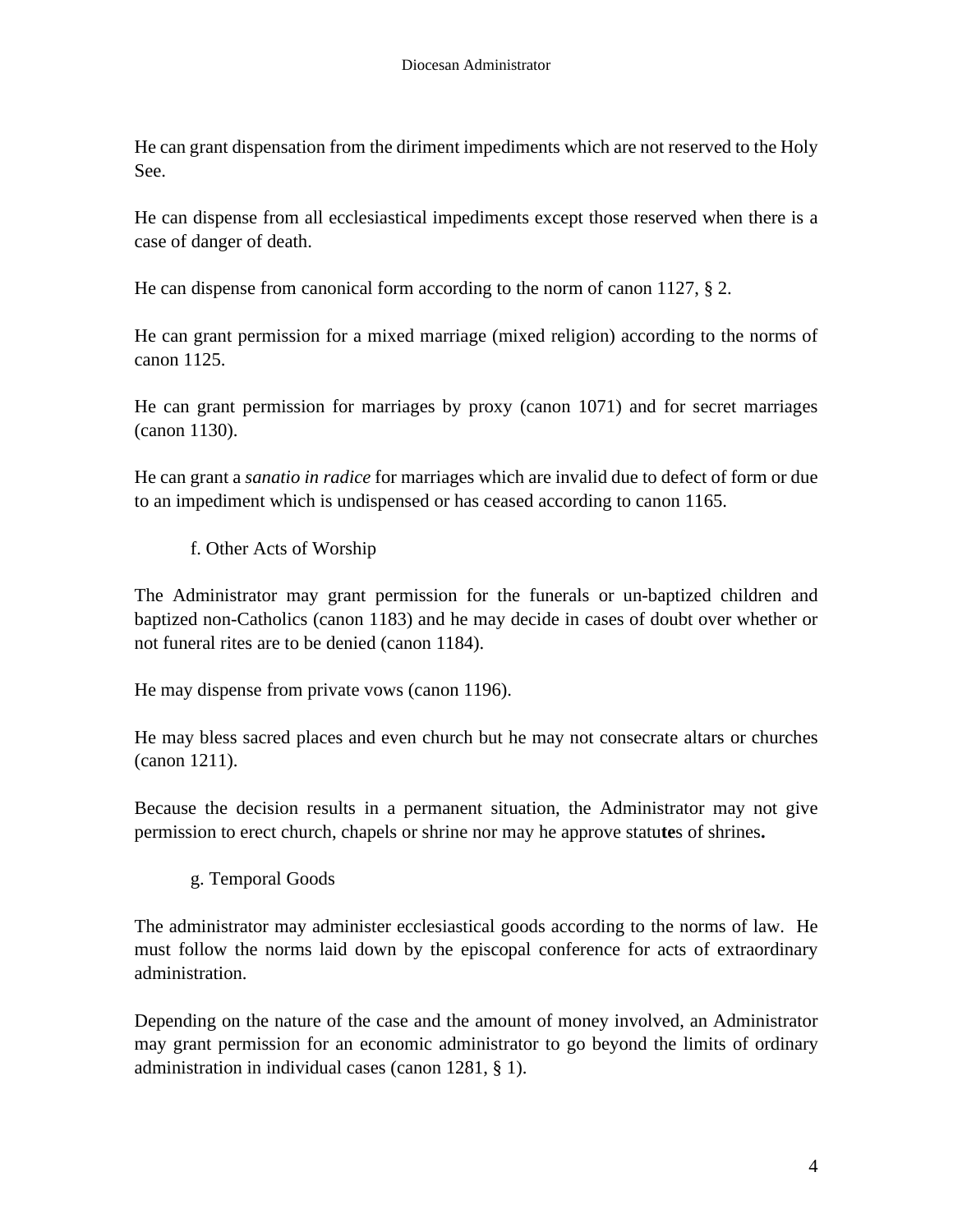The Administrator may issue the customary opinion for petitions for an indult of alienation submitted by religious within the diocese.

He may issue permission for the acceptance of pious foundations according to the norms of law (canon 1304). Also, he may reduce, direct or change the intentions of the faithful in pious causes when this power has been given to the ordinary by the donor (canon 1310).

The Administrator may reduce Mass obligation but only according to the limits of canon 1308, §§ 2-4.

h. Sanctions

The Administrator may remit penalties according to the norms of canon 1355 and 1356.

i. Procedures

When necessity demands, the Administrator can appoint judges, auditors and defenders of the bond but this should be done on a temporary basis. He should not appoint *officiales* or vice-*officiales* since these are permanent appointments.

He can entrust special cases to tribunals of three or five Judges (canon 1425, § 2). If permitted by particular law, he may entrust cases to a single judge (canon 1425, § 4).

He can grant permission for spouses to approach the civil courts for a separation according to canon 1692, 2.

He can accept a petition for the dispensation of a marriage which is ratified but not consummated and he may and constitute the instruction of the process.

He can issue the declaration that death is presumed according to the norms of canon 1707.

The Administrator may act and issue pertinent decrees in matters involving a penal process when it appears prudent to do so and when undue delay would cause possible harm (canons 1717-1728).

## 5. What the Administrator Cannot Do

a. Cannot Incardinate or Excardinate